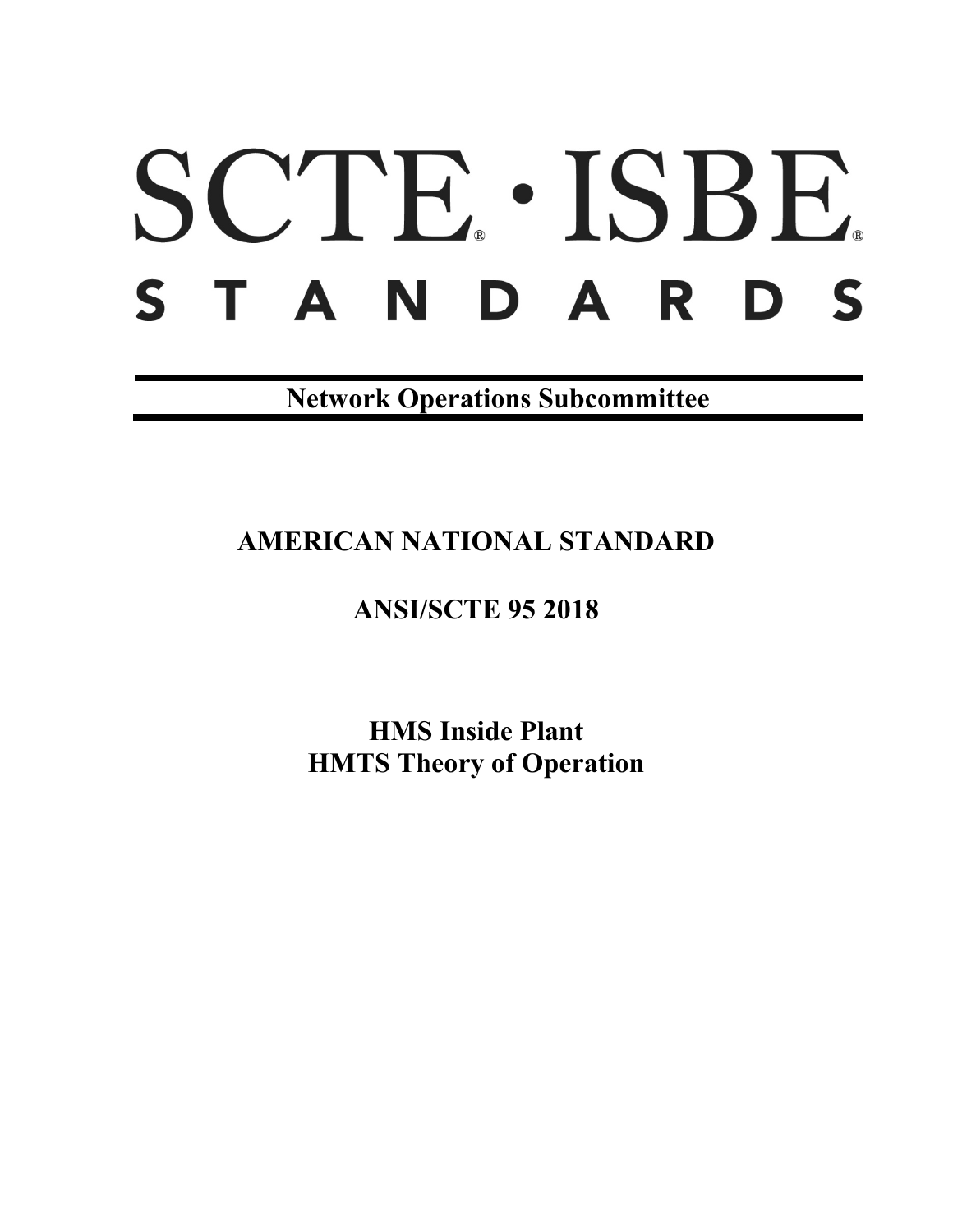# **NOTICE**

The Society of Cable Telecommunications Engineers (SCTE) / International Society of Broadband Experts (ISBE) Standards and Operational Practices (hereafter called "documents") are intended to serve the public interest by providing specifications, test methods and procedures that promote uniformity of product, interchangeability, best practices and ultimately the long-term reliability of broadband communications facilities. These documents shall not in any way preclude any member or non-member of SCTE•ISBE from manufacturing or selling products not conforming to such documents, nor shall the existence of such standards preclude their voluntary use by those other than SCTE•ISBE members.

SCTE•ISBE assumes no obligations or liability whatsoever to any party who may adopt the documents. Such adopting party assumes all risks associated with adoption of these documents, and accepts full responsibility for any damage and/or claims arising from the adoption of such documents.

Attention is called to the possibility that implementation of this document may require the use of subject matter covered by patent rights. By publication of this document, no position is taken with respect to the existence or validity of any patent rights in connection therewith. SCTE•ISBE shall not be responsible for identifying patents for which a license may be required or for conducting inquiries into the legal validity or scope of those patents that are brought to its attention.

Patent holders who believe that they hold patents which are essential to the implementation of this document have been requested to provide information about those patents and any related licensing terms and conditions. Any such declarations made before or after publication of this document are available on the SCTE•ISBE web site at [http://www.scte.org.](http://www.scte.org/)

> All Rights Reserved © Society of Cable Telecommunications Engineers, Inc. 2018 140 Philips Road Exton, PA 19341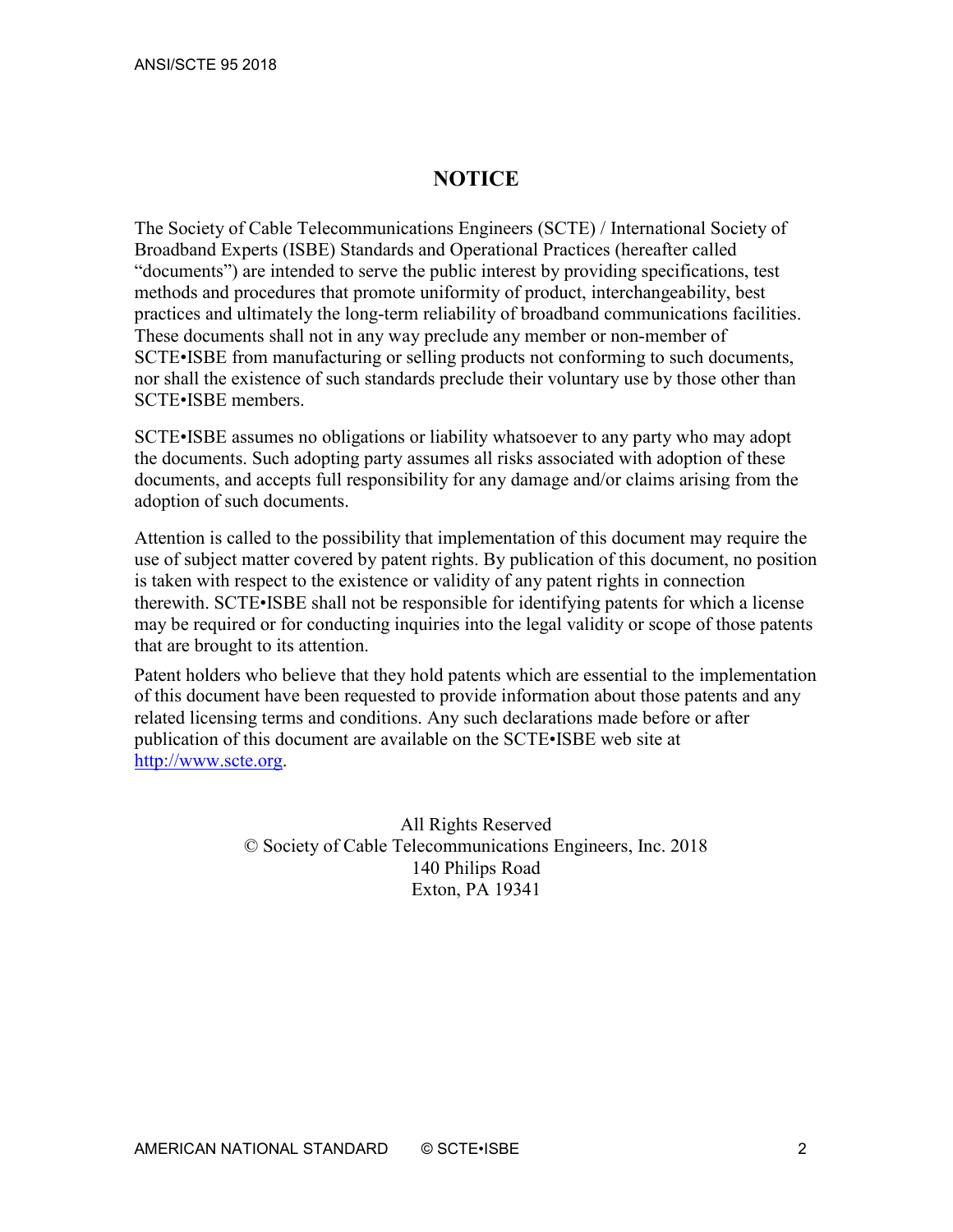# **CONTENTS**

|                         | 1                                                                  |  |  |  |  |
|-------------------------|--------------------------------------------------------------------|--|--|--|--|
| 2                       |                                                                    |  |  |  |  |
| 2.1                     |                                                                    |  |  |  |  |
|                         | $2.2^{\circ}$                                                      |  |  |  |  |
| 3                       | <b>HMTS Internal Clock Synchronization with External Systems 8</b> |  |  |  |  |
| $\overline{\mathbf{4}}$ |                                                                    |  |  |  |  |
| 4.1                     |                                                                    |  |  |  |  |
| 4.2                     |                                                                    |  |  |  |  |
| 4.3                     |                                                                    |  |  |  |  |
| 5                       |                                                                    |  |  |  |  |
| 5.1                     |                                                                    |  |  |  |  |
| 5.2                     |                                                                    |  |  |  |  |
| 5.3<br>5.4              |                                                                    |  |  |  |  |
| 5.5                     |                                                                    |  |  |  |  |
| 5.6                     |                                                                    |  |  |  |  |
| 6                       |                                                                    |  |  |  |  |
| 6.1                     |                                                                    |  |  |  |  |
| 6.2                     |                                                                    |  |  |  |  |
| 6.3                     |                                                                    |  |  |  |  |
| 6.4                     |                                                                    |  |  |  |  |
| 7                       |                                                                    |  |  |  |  |
| 7.1                     |                                                                    |  |  |  |  |
| 7.2                     |                                                                    |  |  |  |  |
| 8                       |                                                                    |  |  |  |  |
| 9                       |                                                                    |  |  |  |  |
| 9.1                     |                                                                    |  |  |  |  |
| 9.2                     |                                                                    |  |  |  |  |
| 9.3                     |                                                                    |  |  |  |  |
|                         |                                                                    |  |  |  |  |
|                         |                                                                    |  |  |  |  |
|                         | 11.1                                                               |  |  |  |  |
|                         | 11.2                                                               |  |  |  |  |
|                         | 11.3                                                               |  |  |  |  |
|                         | 11.4                                                               |  |  |  |  |
|                         | 11.5<br>11.6                                                       |  |  |  |  |
|                         | 11.7                                                               |  |  |  |  |
|                         |                                                                    |  |  |  |  |
|                         | 12.1                                                               |  |  |  |  |
|                         |                                                                    |  |  |  |  |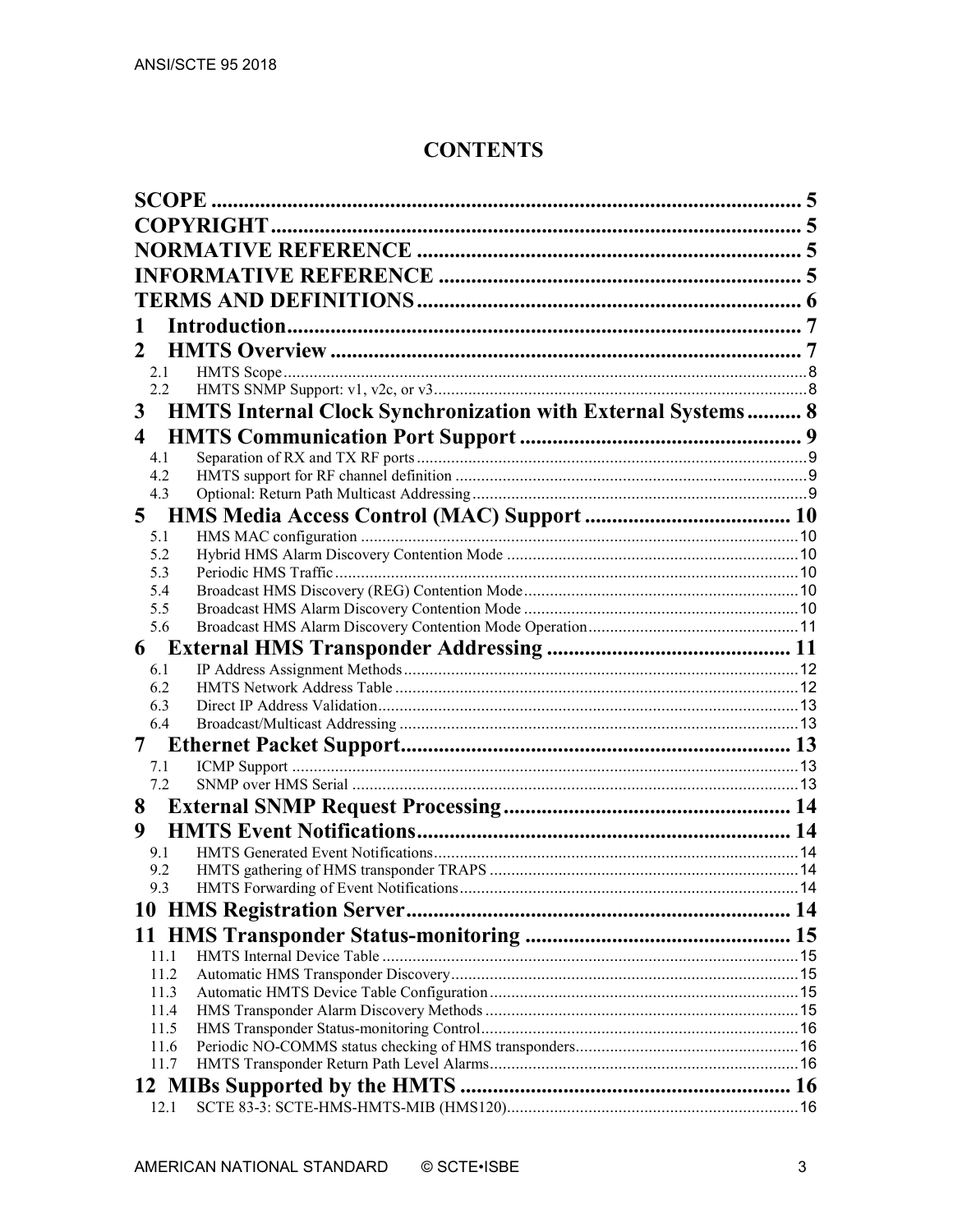| 12.2  |  |
|-------|--|
| 12.3  |  |
| 12.4  |  |
| 12.5  |  |
| 12.6  |  |
| 12.7  |  |
| 12.8  |  |
| 12.9  |  |
| 12.10 |  |
| 12.11 |  |
| 12.12 |  |
| 12.13 |  |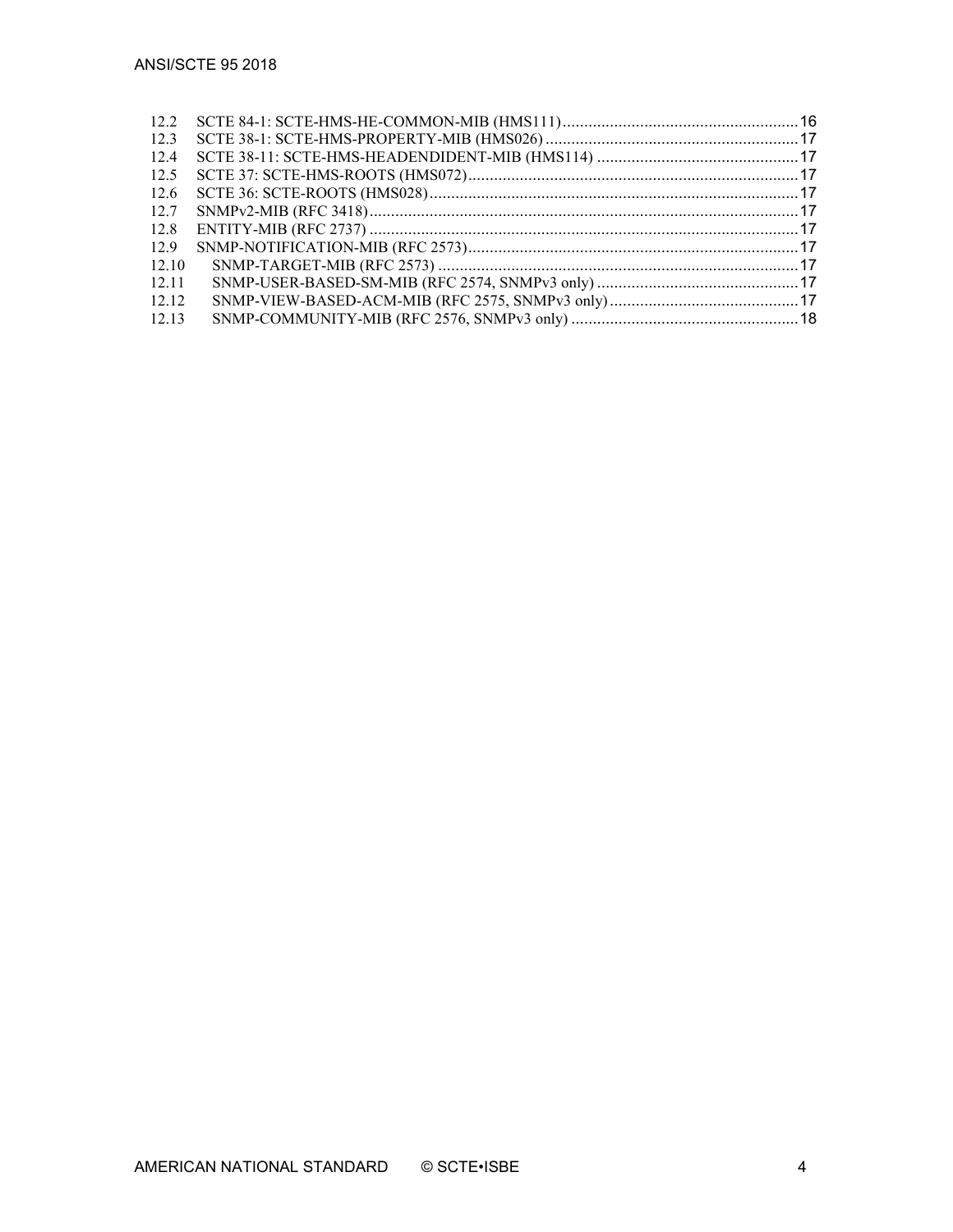# <span id="page-4-0"></span>**SCOPE**

This document is identical to SCTE 95 2009 except for informative components which may have been updated such as the title page, NOTICE text, headers and footers. No normative changes have been made to this document.

This document contains information about the background of the Hybrid Management Termination System (HMTS). This document is a companion document for the HMTS MIB, and does not replace the MIB. Although this document has been written to be consistent with the HMTS MIB, in case there would be any conflicts between these two documents, the MIB is the reference.

# <span id="page-4-1"></span>**COPYRIGHT**

The copyright owner for this document is the SCTE.

# <span id="page-4-2"></span>**NORMATIVE REFERENCE**

- 1) IETF RFC 2573 SNMP-NOTIFICATION-MIB.
- 2) IETF RFC 2573 SNMP-TARGET-MIB.
- 3) IETF RFC 2578 SNMPv2-SMI.
- 4) IETF RFC 2579 SNMPv2-TC.
- 5) IETF RFC 2580 SNMPv2-CONF.
- 6) IETF RFC 2737 ENTITY-MIB.
- 7) IETF RFC 3418 SNMPv2-MIB.
- 8) ANSI/SCTE 25-2 200 Hybrid Fiber/Coax Outside Plant Status Monitoring- MAC Layer.
- 9) ANSI/SCTE 36 SCTE-ROOT Management Information Base (MIB) Definitions.
- 10) ANSI/SCTE 37 Hybrid Fiber/Coax Outside Plant Status Monitoring SCTE-HMS-ROOTS Management Information Base (MIB) Definition.
- 11) ANSI/SCTE 38-1 Hybrid Fiber/Coax Outside Plant Status Monitoring SCTE-HMS-PROPERTY-MIB Management Information Base (MIB) Definition.
- 12) ANSI/SCTE 38-11 Hybrid Management Sub-layer Management Information Base (MIB) Part 11: SCTE-HMS-HEADENDIDENT-MIB.
- 13) ANSI/SCTE 84-1 HMS Common Inside Plant Management Information Base (MIB) Part 1: SCTE-HMS-HE-COMMON-MIB.

# <span id="page-4-3"></span>**INFORMATIVE REFERENCE**

None.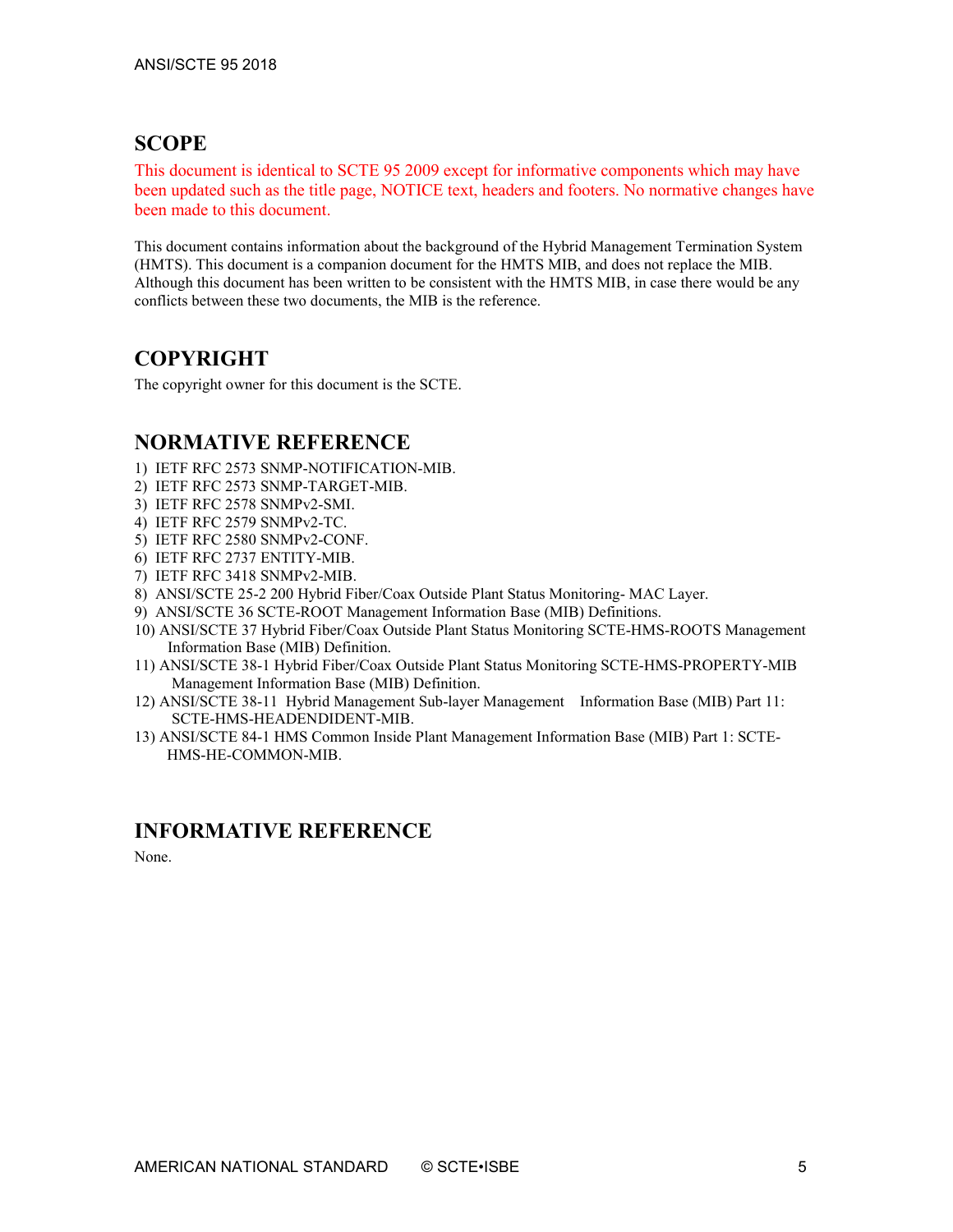# <span id="page-5-0"></span>**TERMS AND DEFINITIONS**

This document defines the following terms:

*Management Information Base (MIB)* - the specification of information in a manner that allows standard access through a network management protocol.

*HMTS:* Hybrid Management Termination System.

*HMS:* Hybrid Management System.

*EMS:* Element Management System.

*NO-COMMS:* A condition that exists when the HMTS cannot establish round trip communication with a HMS device.

*XP:* Abbreviation for transponder.

*IP:* Internet Protocol.

*TCP:* Transmission Control Protocol.

*SNMP:* Simple Network Management Protocol.

*ICMP:* Internet Control Message Protocol.

*MAC:* Media Access Control. Basically a data packet definition that provides for end to end transmission of data between two network elements.

*Broadcast Address:* A MAC specific address value that all devices will recognize and process requests to, but not reply to.

*Multicast Address:* A MAC specific address value that can be configured into multiple devices such that a group is created. Use of a multicast address will cause all members of the group to act upon the request, but none of the members will reply. This differs from the broadcast address only in that all devices are preconfigured with the broadcast address.

*Unicast Address:* A MAC specific unique address that is used to identify what device is to process a message and return a reply.

*Round Robin:* A method of processing a list of items which consists of starting with the first entry in the list and walking through the entire list in sequence, wrapping back to the first item in the list.

*Forward Path / Return Path:* bi-directional communication requires a forward (from HMTS to HMS device) and return (from HMS device to HMTS) path (communication connection) regardless of the type of port in use.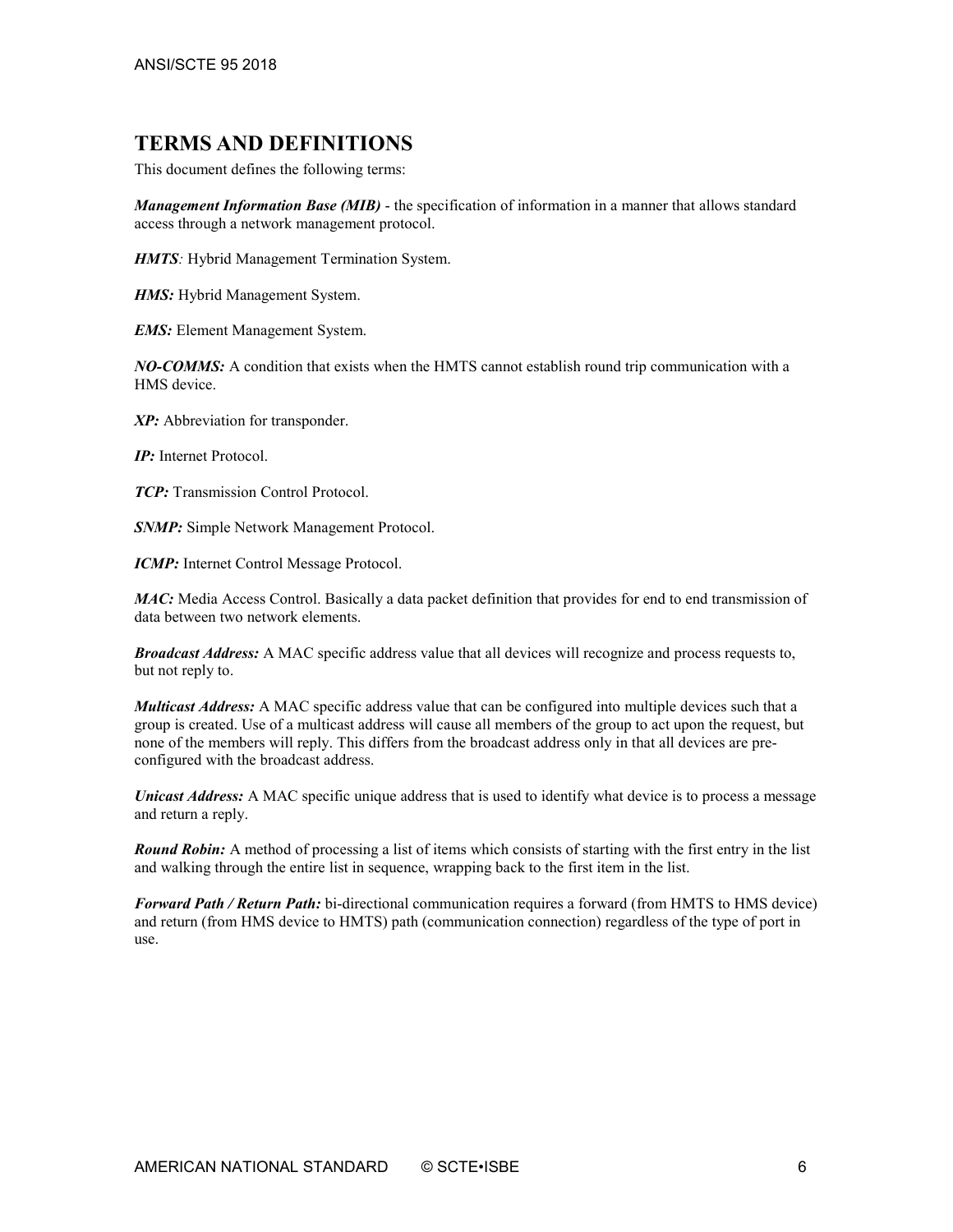# <span id="page-6-0"></span>**1 Introduction**

A Hybrid Management Termination System (HMTS) provides a gateway from external element managers to the outside plant status-monitoring equipment. The termination system converts Ethernet IP requests from external element managers into requests that can be transmitted over the HMS network. The termination system also converts messages from the HMS network into Ethernet IP messages that can be understood by external element managers.

The following types categorize hybrid management termination systems:

Type 1: An SNMP based termination system that supports the HMTS and standard HMS transponder MIBs, but continues to support only proprietary protocols on the outside plant status-monitoring network. Type 2: An SNMP based termination system that supports the HMTS and standard HMS transponder MIBs as well as the HMS standards for communication (PHY and MAC) with the transponders. Thus a type 2 HMTS is fully compliant with HMTS and HMS MIBs and HMS PHY and MAC on the RF/serial communication channels. Type 2 HMTS systems may also support Type 1 interfaces so long as they are compatible with the HMS PHY or use dedicated RF channels for non-compatible PHY channels. The HMTS MIB may support proprietary MIBs that extend the functionality defined.

It is important to note that these definitions do not limit any vendor to specific termination system architectures. The HMTS shall be considered a logical representation of one or more physical components.

This document provides a functional overview of the HMTS and is to be read before reviewing the HMTS MIB, which is a separate document.

# <span id="page-6-1"></span>**2 HMTS Overview**

The HMTS is effectively a gateway between the outside plant status-monitoring equipment and a standard Ethernet network. This is the main feature of the HMTS and allows external SNMP based management systems to communicate with HMS transponders using standard SNMP requests. In addition to providing this SNMP gateway, the HMTS also provides these secondary features:

- Retrieval and forwarding of HMS traps generated by monitored transponders.
- Support for periodic broadcasting of HMS time of day and channel definition PDU messages.
- Periodic status monitoring of each HMS transponder.
- HMS Transponder registration server including assignment of IP address.
- Broadcast / multicast SNMP delivery via HMS MAC.

The HMTS shall proxy ICMP support for all transponders with a valid IP address. Please note that because an HMTS is an SNMP gateway, it supports downloading transponder firmware (via the download MIB).

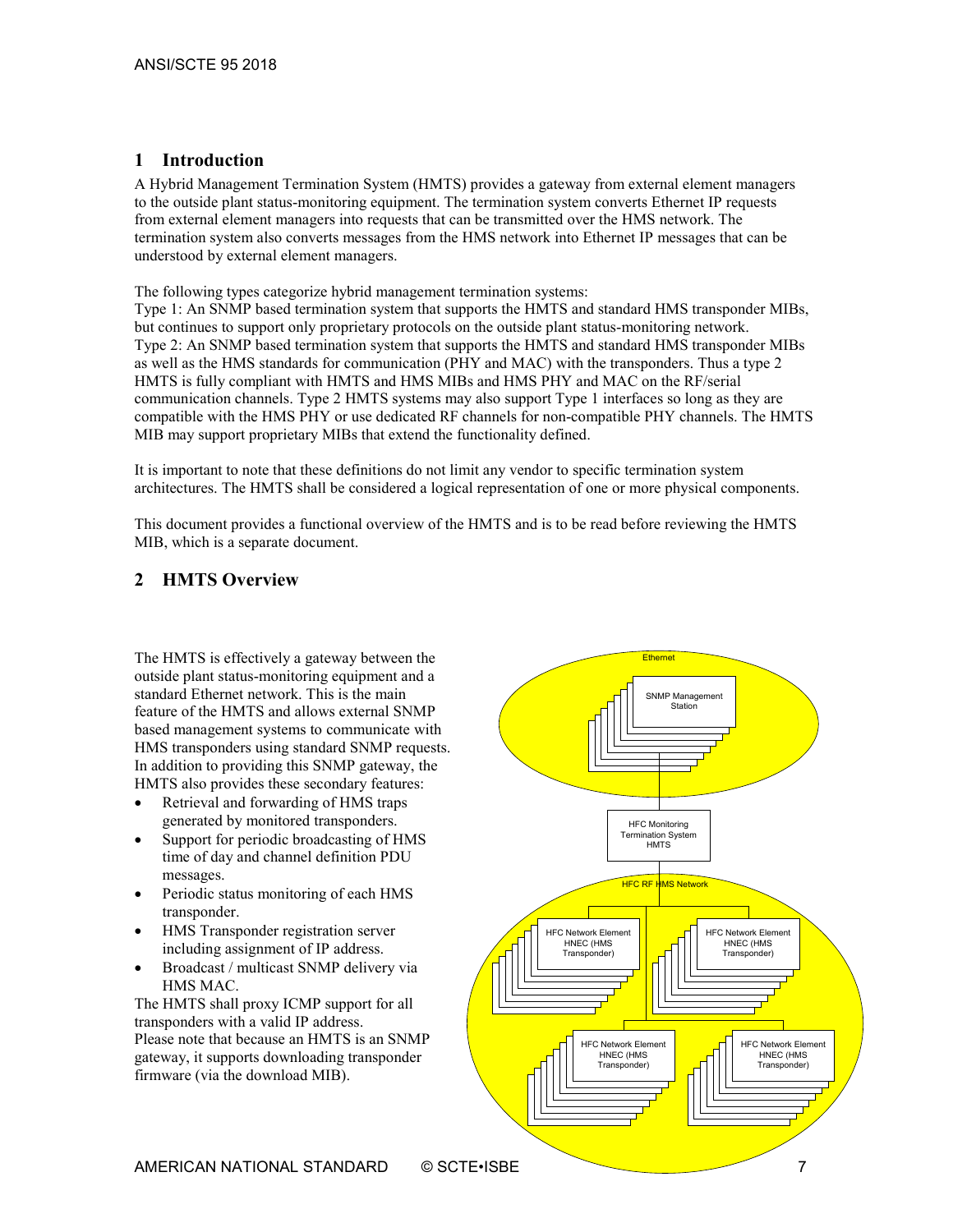# <span id="page-7-0"></span>**2.1 HMTS Scope**

The HMTS is designed to support only those devices that use the HMS MAC to exchange data between the device (transponder) and the termination system. The HMS MAC may be implemented on any type of port defined by the HMTS standard.

#### <span id="page-7-1"></span>**2.2 HMTS SNMP Support: v1, v2c, or v3**

The three SNMP versions that are used most frequently are SNMPv1, SNMPv2c and SNMPv3. While SNMPv1 and SNMPv2c support community strings, SNMPv3 does not but it has an extensive security model.

Although the HMTS MIB is written in the SMIv2 syntax, an HMTS is not required to support SNMPv2c operations and SNMPv2c notifications. An HMTS can use SNMPv1 or SNMPv3 as well, or any combination of SNMPv1, SNMPv2c and SNMPv3. An HMTS e.g. could only support SNMPv1 operations and deliver SNMPv1 traps.

Next to the HMTS SNMP agent itself, there are also the SNMPv1 agents in the transponders. An HMTS can support translation of the SNMPv1 transponder traffic to SNMPv2c or SNMPv3.

Notes:

- If the HMTS agent supports **SNMPv1**, then the agent should support RFC1213-MIB (RFC 1213, a.k.a. MIB-II) instead of SNMPv2-MIB (RFC 3418, only applies to SNMPv2 and SNMPv3).
- If the HMTS is a proxy, and it supports **SNMPv2c** or **SNMPv3**, then the snmpTargetParamsMPModel column in the SNMP-TARGET-MIB controls whether transponder traps should be sent unmodified using SNMPv1, or whether these traps should be translated into SNMPv2c or SNMPv3.
- If the HMTS is of the proxy type and if the HMTS supports **SNMPv3**, the addressing information stored in the community string for SNMPv1 or SNMPv2, must now be stored in the context field of an SNMPv3 PDU. If the SNMP-PROXY-MIB is implemented on an HMTS, it should be kept consistent with the information in the device table. See also RFC 2273 for more information.
- When the HMTS agent supports **SNMPv3**, then three additional MIBs should be supported: the SNMP-VIEW-BASED-ACM-MIB (RFC 2265), the SNMP-USER-BASED-SM-MIB (RFC 2574) and the SNMP-COMMUNITY-MIB. The SNMP-COMMUNITY-MIB is defined in RFC 2576, titled *Coexistence between Version 1, Version 2, and Version 3 of the Internet-standard Network Management Framework*.

Examples of possible HMTS implementations are:

- The HMTS agent supports SNMPv1, and all communication to transponders happens in SNMPv1.
- The HMTS is a proxy, its agent supports SNMPv2c, and translates all transponder communication between SNMPv1 and SNMPv2c.
- The HMTS is a gateway, its agent supports SNMPv2c, and all communication to transponders happens in SNMPv1.
- The HMTS is a gateway, its agent supports SNMPv3, and transponder communication happens in SNMPv1.
- The HMTS is a gateway, its agent supports SNMPv3, and translates all transponder operations between SNMPv1 and SNMPv3.
- The HMTS is a proxy, its agent supports SNMPv3, and translates all transponder operations between SNMPv1 and SNMPv3.

# <span id="page-7-2"></span>**3 HMTS Internal Clock Synchronization with External Systems**

The HMTS must periodically set the time of day in all HMS transponders. This is done to ensure that SNMP traps are generated with the correct timestamp. For this to be of use, the HMTS will support setting of it's own internal clock through an SNMP MIB and will optionally support time sync through use of a network timeserver.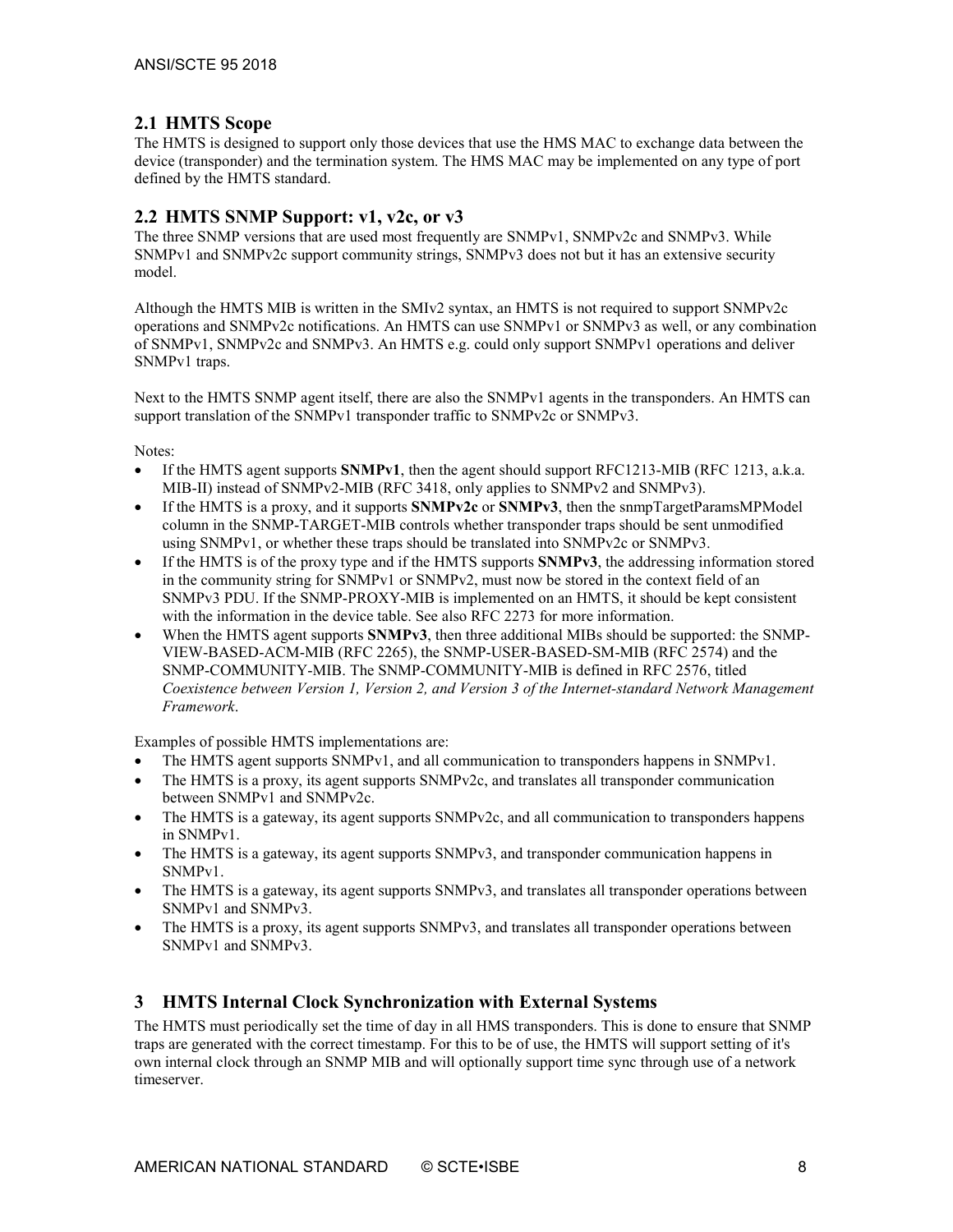# <span id="page-8-0"></span>**4 HMTS Communication Port Support**

By definition in the HMTS MIB, there can be three types of ports supported by the HMTS. Support for more than one of the following serial ports is not a requirement of the HMTS standard. These port types are:

- RF port: supported using the HMS physical standard (SCTE 25-1).
- RS-485 port: supported using the physical standard recommended by HMS070.
- <span id="page-8-1"></span>RS-232 port: supported using the physical standard recommended by HMS070.

#### **4.1 Separation of RX and TX RF ports**

The design of the HMTS MIB is one where the operations of the transmitter and ports are considered independent of each other. This does not mean that the HMTS must physically have separate transmitter and receiver cards, only that they be treated as separate MIB entities with the ability to associate one or more receivers with a single transmitter. RF and RS-485 ports both share a common port definition through use of a media type flag. There is no restriction on the use of return path switches on RF receivers except that each return path port must then appear as a separate RF receiver in the receiver port table. The naming convention used for each port must be able to handle the use of this switch. The HMTS MIB does not limit the number of receivers or transmitters in any vendor implementation.

An important aspect of the separation of receiver and transmitter is that the receiver should be able to properly respond to a HMS TALKRQST regardless of when it is received. This modeless operation allows for a looser implementation of the HMS contention mode, allowing a HMTS to catch requests that may be slightly out of sync with the clock of the HMTS.

# <span id="page-8-2"></span>**4.2 HMTS support for RF channel definition**

The HMTS allows the user to define RF forward and return path channels. This is done using one return path frequency value per RF receiver and two forward path frequency values per RF transmitter. Two forward path frequencies are necessary, as the HMTS needs to be able to command transponders to switch frequencies while still being tuned to the old forward path frequency. The HMTS provides the user with two methods to control how forward channel switching occurs. The first is the manual method, in which the external management system will take control of setting both the transponder forward channel and the HMTS forward channel values separately<sup>[1](#page-8-4)</sup>. The second automatic method is optional, but places control of switching the HMTS forward channel under control of the HMTS whenever the transponder forward channel definition is changed. Exactly how this automatic method is implemented will be left up to each vendor. The end result will be that when the user sets the transponder forward channel value, the HMTS will take actions to cause the transponders to switch to the new channel definition and then finally cause the HMTS forward channel value to be changed to the new value.

Recommended actions:

Whenever the forward port transponder frequency is changed, the HMTS should immediately send the HMS channel definition PDU multiple times while obeying the HMS MAC broadcast delay limitation. The HMTS must be aware that since each transmitter can have more than one receiver. Each receiver may also have it's own return path frequency. Thus multiple HMS channel definition PDU messages may need to be sent (one for each unique return path frequency) whenever the forward path frequency is changed.

# <span id="page-8-3"></span>**4.3 Optional: Return Path Multicast Addressing**

The broadcast/multicast table can be used to define a multicast address that is to be associated with all HMS transponders on a single return path. This return path feature provides a method of addressing a specific subgroup of transponders based upon the return path they are attached to. It is the responsibility of the HMTS to ensure that each transponder's common MIB be updated (during the registration process) to reflect the multicast address assigned to a return path. Note: this is an optional HMTS feature - an HMTS that implements the HMTS MIB is not required to implement also return path multicast addressing.

<span id="page-8-4"></span> <sup>1</sup> It is important that any forward channel frequency change be completed within the time frame that the target transponders are expecting to see the HMS channel definition PDU. Failure to have caused the HMTS to change to the new forward channel within this time can end up with transponders going into a channel search mode.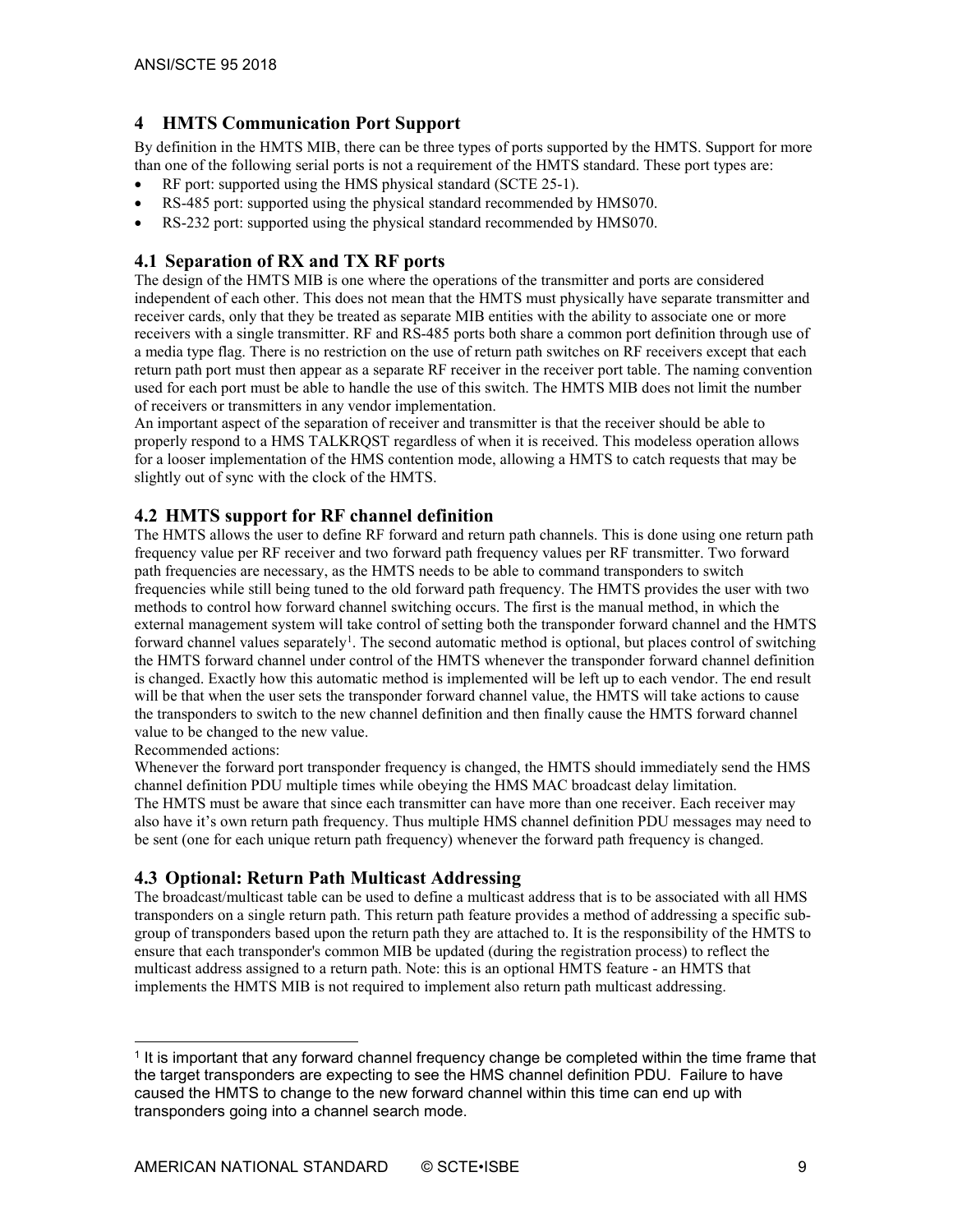# <span id="page-9-0"></span>**5 HMS Media Access Control (MAC) Support**

The HMTS is the single point of access for HMS MAC networks and the design of the HMS MAC allows the user to perform some tuning to optimize its operation within a specific installation. All communication between the HMTS and any HMS network device must use the HMS MAC regardless of the type of port in use. The HMS MAC also defines the methods used to send SNMP/IP requests to HMS devices and how asynchronous messages (TRAPS) are to be discovered and retrieved by the HMTS.

#### <span id="page-9-1"></span>**5.1 HMS MAC configuration**

SCTE 25-2 (formerly HMS004) defines the MAC that is used for all transport level communication to the HMS transponder. But SCTE 25-2 also defines values for timeouts and fallback calculations that must be observed by both the transponder and the HMTS. The HMTS MIB provides the user with the ability to tune how the HMTS will use the HMS MAC interface.

# <span id="page-9-2"></span>**5.2 Hybrid HMS Alarm Discovery Contention Mode**

Hybrid HMS alarm discovery contention mode is basically a way to break HMS contention mode up into smaller groups of transponders and then periodically checking each group of transponders for alarms using multicast addresses. HMS broadcast contention mode starts to run into collision problems as the number of devices trying to talk increase in size. This hybrid contention mode allows the user to break a large network into smaller groups and provide control over the sequence that the various groups are checked. Hybrid contention mode is a table of multicast MAC addresses that are to be checked on a regular basis. These contention groups can overlap or can be chained or even mixed. Each chain is treated as a round robin action list with no limitation as to how many times a multicast address appears in the group. Each entry in the table can use a different mode of continuity and duration from each of the other entries. Thus it is possible to create a very flexible schedule of contention periods that can be tailored to the specifics of each multicast address group. Want to create a group that is always in contention mode with continuous continuity? This can be done for those devices that rarely report an alarm (like a fire monitor) while still ensuring that the trap is quickly discovered. Meanwhile other multicast groups can be checked using other parameters.

# <span id="page-9-3"></span>**5.3 Periodic HMS Traffic**

The HMS MAC document defines two types of messages that must be broadcast on a periodic basis. The first of these is the channel definition PDU that is used to tell all HMS transponder what the frequencies of the forward and return paths are. The second periodic housekeeping message is used to set the time of day, which in itself means that the HMTS must have a method of keeping it's own internal clock in synchronization with the external system. The HMTS must support both of these periodic housekeeping tasks.

# <span id="page-9-4"></span>**5.4 Broadcast HMS Discovery (REG) Contention Mode**

Discovery of HMS transponders using HMS contention mode is an optional feature of a HMTS, and can only use the HMS broadcast MAC address to perform this function. The user is provided with control over how registration contention mode will function.

#### <span id="page-9-5"></span>**5.5 Broadcast HMS Alarm Discovery Contention Mode**

HMS contention mode is an optional feature of the HMTS. When implemented the HMTS is the master of the HMS contention mode. It controls what devices are placed into contention and how long each contention mode lasts. The user has a set of contention mode parameters that provide control of how the HMTS performs this function. By default the HMTS provides the capability to control global contention mode operations though the use of the HMS broadcast MAC address.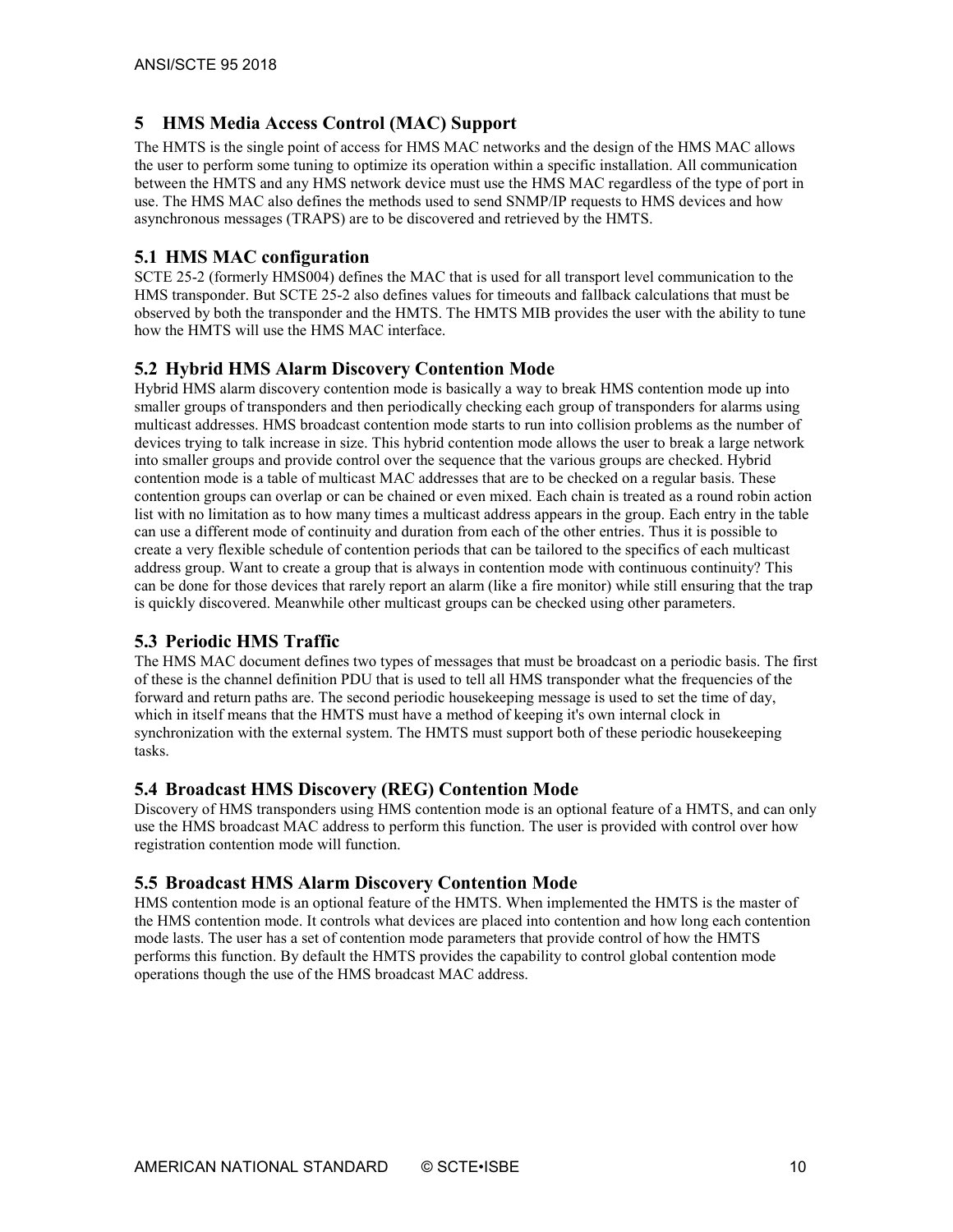# <span id="page-10-0"></span>**5.6 Broadcast HMS Alarm Discovery Contention Mode Operation**

The hmtsOperatingMode parameter provides the ability to define how the HMTS will handle TALK\_REQ messages discovered during the contention period. Once contention mode is enabled the user can also specify how the HMTS will handle HMS NE SNMP requests while contention mode is turned on. The following hmtsTrapContinuity settings are available<sup>[2](#page-10-2)</sup>:

- **Immediate:** This setting will cause the HMTS to cancel the contention operating mode (by sending a CONTMODE=OFF PDU) so that the new SNMP request can be handled quickly without concern for collisions that may occur in the *continuous* mode below. This mode does effect the discovery of alarms from the transponders as the contention period is cut short.
- **Queued:** This setting will cause the new SNMP request to be postponed until the current contentionoperating mode has expired. This ensures that the request will be handled without concern for collisions that may occur in the *continuous* mode below, but will delay the SNMP request for some time period. While this mode does not change the alarm discovery process, it may cause SNMP requests to be retried by external SNMP management systems.
- **Continuous:** This setting will cause the SNMP trap retrieval request to be sent while the contention mode of operation is still active. This mode of operation can suffer from return path collisions should the response to the SNMP request be transmitted at the same time that one or more transponders decide to send a TALK\_REQ PDU. The HMTS will have to handle retransmission of these SNMP requests due to timeout (possibly caused by a collision). This mode of contention operation allows the quick processing of new SNMP requests while allowing the normal alarm discovery time period to continue, but at the expense of possible collisions. This collision overhead may or may not be less than the overhead of the other modes outlined above.

# <span id="page-10-1"></span>**6 External HMS Transponder Addressing**

The HMTS supports at least one of two methods of external<sup>[3](#page-10-3)</sup> HMS transponder addressing. A HMTS may support one or both of the following methods.

Direct IP addressing. This addressing method assigns a standard IP address to each HMS transponder. This allows external SNMP management systems to view the HMTS as a simple gateway between two different networks. In this mode of operation, the HMTS must monitor Ethernet traffic for any active HMS transponder's IP address and route the SNMP request onto the RF network wrapped in a HMS MAC. Use of Direct IP addressing also means that the HMTS must support pinging of the transponder address. Community String Proxy Addressing. This addressing method requires that all SNMP requests contain the IP address of the HMTS, and that the community string of that SNMP request contains the unique name for the HMS transponder that the request is to be forwarded to. The suggested unique name of each transponder is the unique HMS MAC address of each transponder. But the HMTS MIB does not restrict the user to this value. To support this mode of addressing, the HMTS must use the internal device table to look up the unique name contained in the community string of the SNMP request. When that unique name has been found, the HMTS will forward the request out onto the HMS RF network using the HMS MAC address associated with that community string unique name.

These address methods allow external systems to refer to HMS transponders using an address scheme other than the MAC address used by the HMTS to communicate over the serial HMS MAC channel. The HMTS must intercept messages for a transponder (sent to the external address), locate the transponder's MAC address, and then encapsulate requests with a HMS MAC for forwarding to the transponder. The HMTS MIB provides IP and/or Community String lookup tables that provide for translation between either of the external address methods to the internal HMS MAC address used by the HMTS. If a transponder appears in either of these tables then it can be addressed using that external addressing scheme and thus available for use by external systems.

<span id="page-10-2"></span> <sup>2</sup> Note: Support for all the various hmtsTrapContinuity settings are optional. The HMTS vendor need only implement at least one of the settings.

<span id="page-10-3"></span><sup>&</sup>lt;sup>3</sup> The only way to address any HMS MAC device is through the use of its unique MAC address. Direct IP and SNMP community string proxy addressing is provided to allow external systems to send requests to the HMS transponder using SNMP based requests. SNMP community string proxy addressing is not support for non-SNMP IP requests.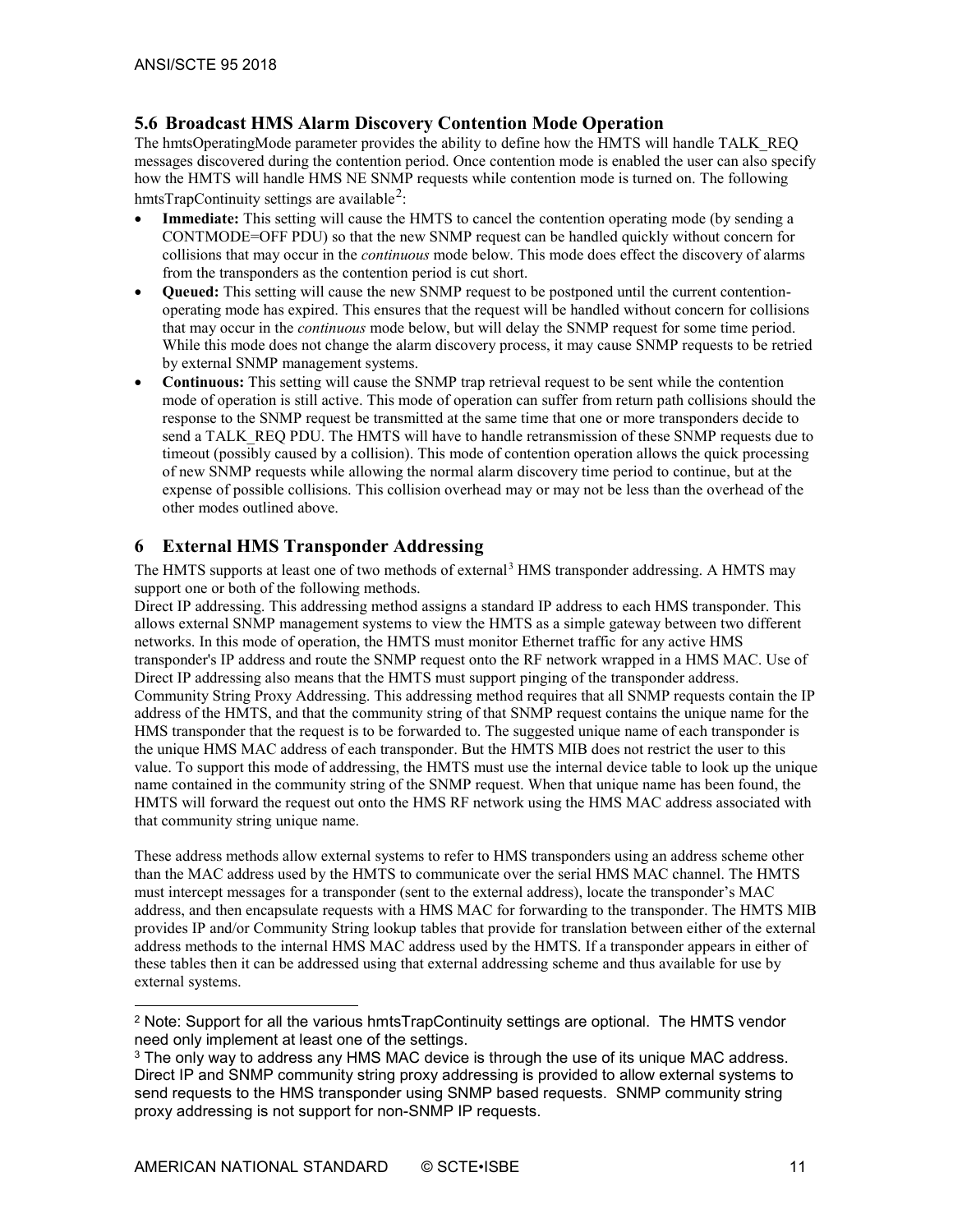#### <span id="page-11-0"></span>**6.1 IP Address Assignment Methods**

The HMTS will support at least one of the following four IP address assignment methods if the HMTS supports Direct IP Addressing. These methods are:

- **Manual XP:** Use the IP address that the transponder is already configured with. This IP address is discovered when the transponder sends a HMS REG\_REQ PDU in response to a HMS TALK PDU. If this IP address is valid (contained in the hmtsNetAddrTable) and not a duplicate of an existing device table entry, then the device will be made active and may be used by external systems<sup>[4](#page-11-2)</sup>. If the device supplied IP address is invalid or duplicate of an existing device table entry the device communication status will reflect an error and the device will not be addressable by an external system. The user must manually edit the device table entry for the device to correct the error, which will also cause the external address in the device to be changed<sup>[5](#page-11-3)</sup>.
- **Manual HMTS** or manual IP address assignment: This method causes the device to be entered into the device table automatically upon discovery, but will not have an IP address assigned until the user changes the device table entry manually. The IP address assigned by the user must be valid (contained in the hmtsNetAddrTable). Changing the device hmtsDevIPAddr will cause the HMTS to update the commonNetworkAddress value in the device and make the device available for use by external systems.
- **Automatic:** The user manually defines the hmtsNetAddrTable through the HMTS MIB. This table provides a list of available IP address ranges that the HMTS can assign to transponders. During HMS contention mode registration, any new transponder discovered will first have it's current commonNetworkAddress (supplied in the HMS REG\_REQ PDU) checked against the IP address table. If that address is contained in that table and not already in use, then the address supplied by the transponder will be used. If the address is not in the table, or is already in use by another transponder, then the HMTS will allocate an IP address from the table and assign it to the new transponder during the registration process. Once the IP address is assigned, the device can be used by external systems.
- DHCP Proxy **Client:** This method causes the HMTS to act as a DHCP proxy for each transponder in the device table. Thus new transponders are assigned an IP address by the HMTS asking the DHCP server to assign an address for the HMS NE MAC address. The HMTS must also ensure that all IP address leases are renewed when the lease period is one half expired. So long at the device has an IP address assigned by the DHCP server, that device will be available for use by external systems. *NOTE: in this mode of operation, the contents of the hmtsNetAddrTable are ignored.*

# <span id="page-11-1"></span>**6.2 HMTS Network Address Table**

The HMTS has to know something about the configuration of the network that it works within in order to provide the gateway functionality that is its core purpose. How much information is needed depends upon the method used to assign IP address values to transponders (assuming that Direct IP addressing is used). In all modes of IP address assignment except for *client*, this network address table (hmtsNetAddrTable) must be configured before the first IP address can be assigned to any transponder. In *client* IP address assignment mode, the HMTS shall maintain this table for the user using the IP address assignments provided by the DHCP server.

<span id="page-11-2"></span> <sup>4</sup> If the IP on the transponder was valid then the Record should become active. Otherwise the Manager can not talk to the Device.

<span id="page-11-3"></span><sup>&</sup>lt;sup>5</sup> The HMTS is considered the owner of the commonNetworkAddress value in the transponder. If the HMTS device table for a device has its hmtsDevIPAddr changed to a valid address, then the HMTS is responsible for ensuring that the IP address contained in transponder traps contains the proper IP address. The easiest way for this to occur is for the HMTS to change the commonNetworkAddress in the transponder to reflect the current value of hmtsDevIPAddr in the device table.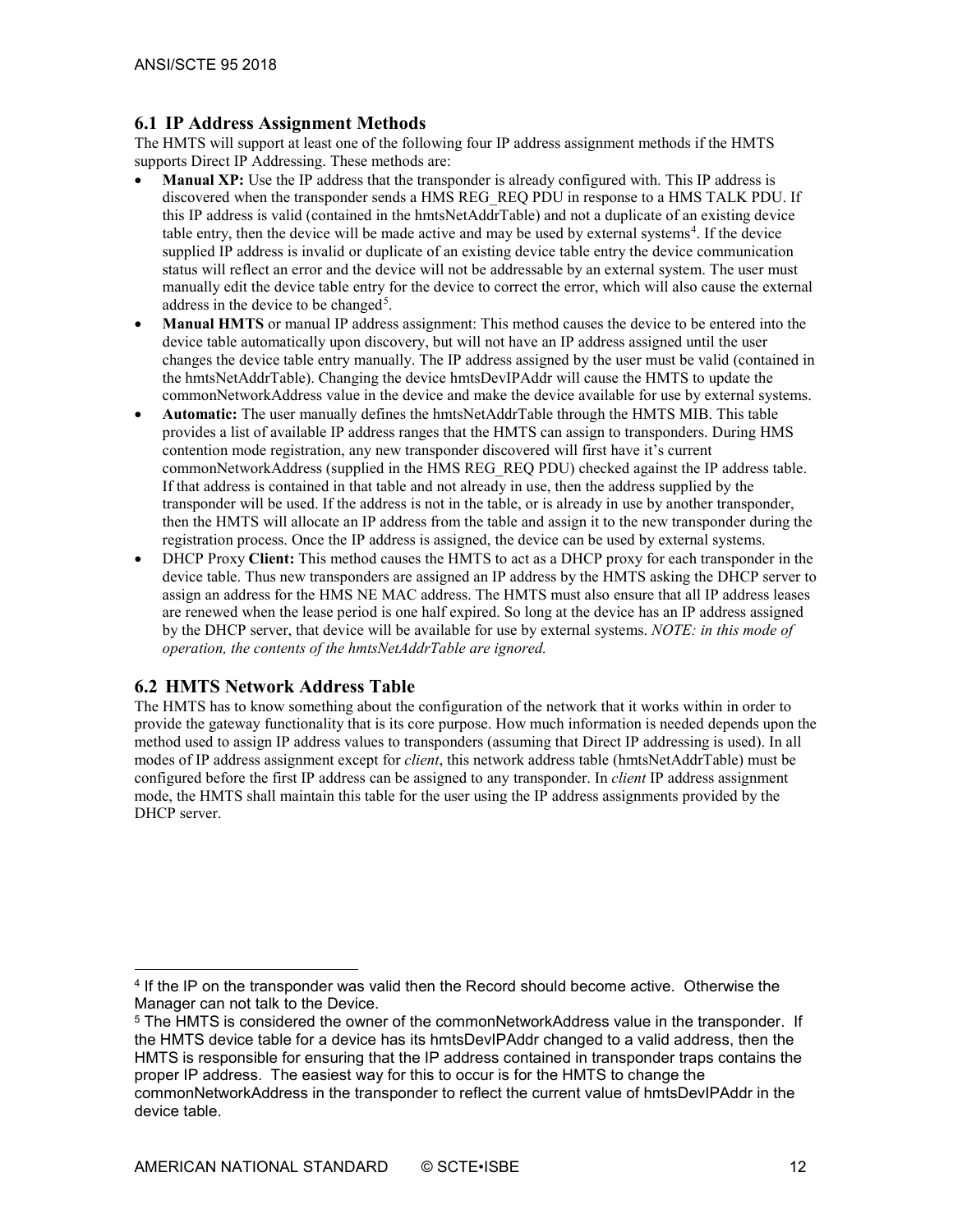# <span id="page-12-0"></span>**6.3 Direct IP Address Validation**

The hmtsNetAddrTable contains a list of all IP address values that the HMTS shall consider valid for HMS transponders under its control. In general, this table is used to validate that any IP address assigned to a transponder is valid (must exist in one of the table entries). Whenever an entry in this table is added/changed, the contents of the HMTS device table will be checked to ensure that the current IP values are still valid. If no, then the device communication status will be changed to *invIP*, and a trap will be generated.

In *Automatic* address assignment mode, the hmtsNetAddrTable is also used to determine the next available IP address that can be assigned to a newly discovered transponder.

Recommended Action: In Automatic address assignment mode, the HMTS should reset any device that has had its previous IP address become invalid. This will cause the transponder to restart the registration process and be assigned a new IP address.

#### <span id="page-12-1"></span>**6.4 Broadcast/Multicast Addressing**

Regardless of the type of transponder addressing supported (Direct IP or SNMP Community String Proxy) the HMTS must support the ability for a SNMP command to be addressed to a HMS broadcast or multicast address. This broadcast/multicast address table defines what HMS MAC address is to be associated with an IP address or unique SNMP community string. It is the responsibility of an external system to set up the multicast address tables in each transponder for general multicast address values.

# <span id="page-12-2"></span>**7 Ethernet Packet Support**

The HMTS provides a gateway between external element management systems attached to the Ethernet network and the HMS transponders attached to the HMS network.

# <span id="page-12-3"></span>**7.1 ICMP Support**

Since the HMS transponders are not true IP devices, they do not have support for the ICMP protocol. Yet ICMP is an important tool in many external management systems. Thus the HMTS must provide an ICMP proxy for all transponders that currently have an IP address assigned and do not have a communication error currently active.

# <span id="page-12-4"></span>**7.2 SNMP over HMS Serial**

The HMS MAC was designed to encapsulate the SNMP request without including the IP control information. Thus all SNMP traffic to any transponder will be sent to the transponder using the HMS MAC "SNMP over serial" protocol. Responses to the SNMP request will be returned using the same HMS MAC "SNMP over serial" protocol bit. The SNMP response will be extracted from the HMS MAC message and return to the originator of the SNMP request.

SNMP message traffic between a transponder and external Ethernet systems is bi-directional, but the HMS MAC "SNMP over serial" protocol was designed only to support SNMP transfer between the HMTS and transponder<sup>[6](#page-12-5)</sup>. The HMTS is capable of routing external SNMP requests to a target transponder, and then routing the SNMP response from that transponder back to the originator of the SNMP request. But the HMTS cannot perform this routing in the other direction. Thus using the "SNMP over serial" protocol bit does not allow a transponder to issue SNMP requests to external systems.

<span id="page-12-5"></span> $6$  The HMS MAC allows transfer between two points in a multipoint slave/master network. There is no destination address on data sent from the transponder to the HMTS as the HMTS is the only destination.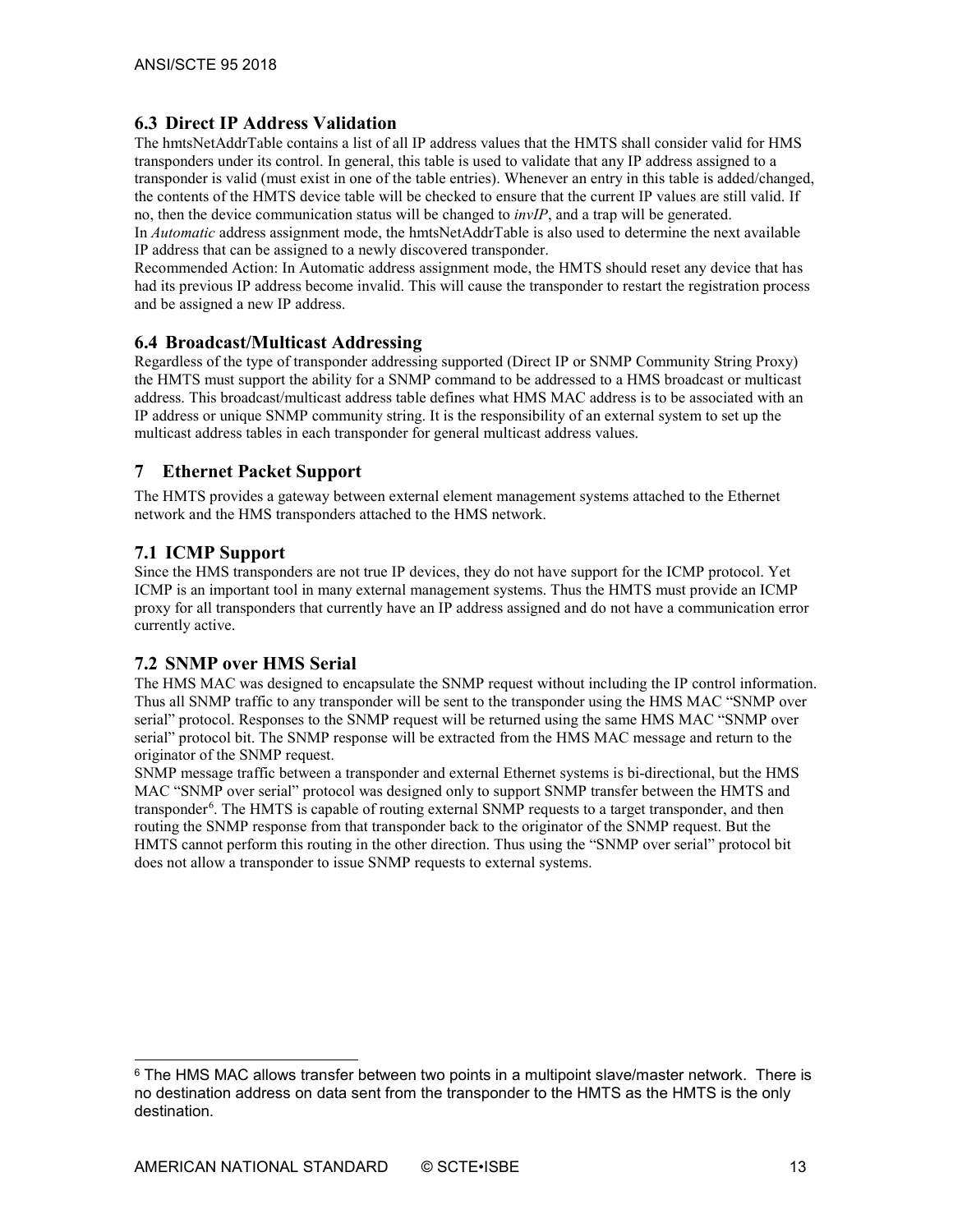# <span id="page-13-0"></span>**8 External SNMP Request Processing**

When a request is received from an external system for delivery to a transponder, the HMTS will need to merge that request into the normal status-monitoring functions that it is performing. Normally the HMTS will simply send the external request as soon as the return path for the addressed transponder is clear. But HMS contention mode (both alarm discovery and registration) will effect how the HMTS handles the external request. The HMTS must include at least one of the following (support for more than one selection is optional) configuration options:

- **Immediate:** If an external request is received while in contention mode, the HMTS will leave the contention mode active and send the request to the target transponder. This may result in a return path collision that must be properly handled.
- **Queued:** If an external request is received while in contention mode, the HMTS will queue that request until the current contention mode period expires.
- **Interrupt:** If an external request is received while in contention mode, the HMTS will immediately cancel the contention mode and then send the request to the target transponder.

# <span id="page-13-1"></span>**9 HMTS Event Notifications**

Since the HMTS is the gateway between the HMS network and the Ethernet network, it must provide the ability to forward events from transponders to Ethernet based systems. In addition, those events generated by the HMTS itself must also be forwarded to these external Ethernet based systems.

# <span id="page-13-2"></span>**9.1 HMTS Generated Event Notifications**

The HMTS is a SNMP managed device that is capable of generating SNMP notifications for issues that are specific to the operation of the HMTS system and for issues specific to HMS NE devices that are being monitored by the HMTS (NO-COMMS and return signal level events). These notifications are:

- Alarms that are discovered by the HMTS are maintained in the HMTS currentAlarmTable (as defined in SCTE 38-1 (formerly known as HMS026)). Entries into this table are reported using a heCommonAlarmEvent (as defined in SCTE 84-1 (formerly known as HMS111)).
- The SNMPv2-MIB notifications coldStart, warmStart, linkUp, linkDown<sup>[7](#page-13-6)</sup>, authenticationFailure and egpNeighborLoss<sup>[8](#page-13-7)</sup> are to be supported by HMTS. Note: since EGP support is only required for systems that implement EGP, an egpNeighborLoss trap should only be sent if EGP is implemented by the HMTS.
- Changes to ENTITY MIB entries are handled with a entConfigChange notification.
- <span id="page-13-3"></span>• The events generated by the HMTS shall be forwarded to external Ethernet based systems.

# **9.2 HMTS gathering of HMS transponder TRAPS**

The HMTS provides the ability to gather traps from the HMS transponders that it is in communication with. The HMTS shall provide the ability to forward these traps to external Ethernet based systems.

# <span id="page-13-4"></span>**9.3 HMTS Forwarding of Event Notifications**

The HMTS supports forwarding of event notifications through the use of the SNMP-NOTIFICATION-MIB and the SNMP-TARGET-MIB. This allows an external system to register to receive notifications that are generated by the HMTS or by the HMS transponders. The HMTS is not required to support the filtering capability of the SNMP-NOTIFICATION-MIB.

# <span id="page-13-5"></span>**10 HMS Registration Server**

While the HMTS is required to automatically discover HMS transponders on the HMS network, it is not required to automatically register what is found. Automatic registration is dependent upon the external address method used. So long as the HMTS can select a proper external address, it can automatically register a new device. A HMS transponder will not report alarms until it is properly registered.

<span id="page-13-6"></span> <sup>7</sup> linkUp and linkDown are defined in RFC 1573.

<span id="page-13-7"></span><sup>8</sup> egpNeighborLoss is defined in RFC 1213.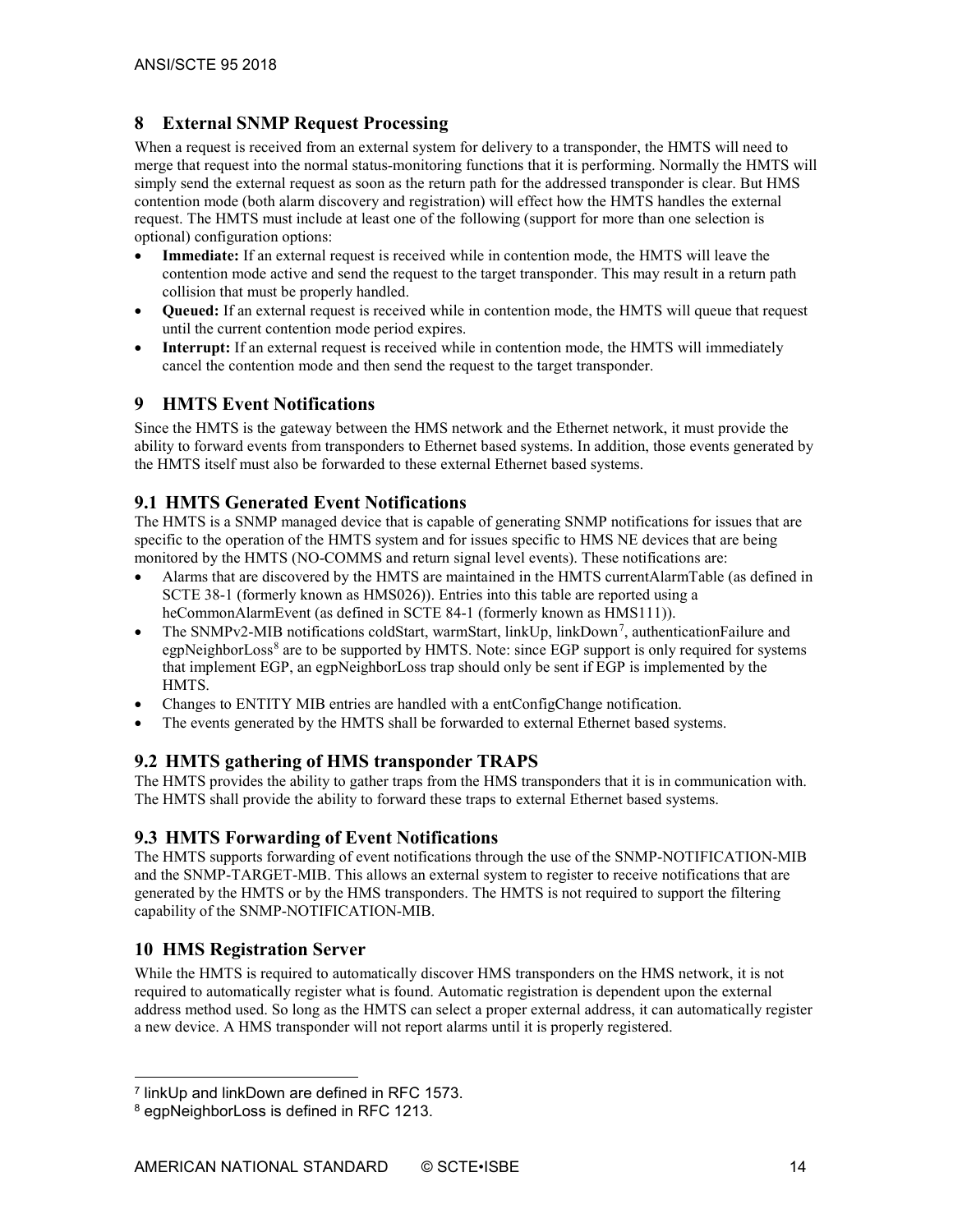#### <span id="page-14-0"></span>**11 HMS Transponder Status-monitoring**

Not to be confused with forwarding of HMS Transponder traps, this function requires that the HMTS periodically test the communication between itself and each HMS transponder and when necessary generate HMTS SNMP traps on behalf of any transponder that can not be communicated with. Optionally HMTS systems may be able to monitor the return path signal level that is being received during a reply from each HMS transponders. In this case, the HMTS will generate SNMP traps when the signal level is not nominal. Status-monitoring also controls the retrieval of HMS transponder generated traps for delivery to external Ethernet based systems.

#### <span id="page-14-1"></span>**11.1HMTS Internal Device Table**

In order to support the periodic status checking of HMS transponders, the HMTS maintains a device table that is indexed by the HMS MAC address of each HMS NE. This device table is also needed for both direct IP and SNMP community string proxy addressing. The device table also allows the HMTS to provide optional management counters that can be used by external SNMP management systems to track the performance of their HMS transponders. Parts of the device table are non-volatile so that the HMTS will remember the configuration between power sessions. The device table is under the direct control of the HMTS (this allows the HMTS to provide automatic device discovery) and can be managed by external management systems through SNMP requests that are addressed to the HMTS itself. While the HMTS is expected to discover all new HMS transponders, and automatically create device table entries, it is also possible for the user to manually create/edit/delete device table entries. Recommended Action: If a transponder is deleted from the device table, the HMTS should cause that device to be reset so that it will go back through the registration process. This may cause the device to be rediscovered and thus added back into the device table, but it also ensures that we do not have registered transponders in the network that do not appear in the HMTS device table.

#### <span id="page-14-2"></span>**11.2Automatic HMS Transponder Discovery**

An HMTS is required to automatically discover HMS transponders. The vendor is not required to support the HMS contention mode in order to support this capability, through the use of the HMS registration contention mode is one possible way to perform this function.

#### <span id="page-14-3"></span>**11.3Automatic HMTS Device Table Configuration**

When a HMTS that discovers a previously unknown transponder (it's MAC address does not exist in the HMTS device table), the HMTS will automatically create a new device table entry. The new device will be marked as *active* so long as the device meets the requirements detailed in the HMTS MIB. Even though the device is active in the HMTS device table, this does not mean that an external system can communicate with the device, it does mean that the HMTS can communicate with the device. In order for an external system to be able to communicate with the device, an external address must have been assigned to the device.

#### <span id="page-14-4"></span>**11.4HMS Transponder Alarm Discovery Methods**

The HMS MAC specification defines two methods of alarm discovery. The HMTS is required to support at least one of the following methods:

Polling. This consists of active communication with each transponder on a cyclic basis to check for the existence of alarms that need to be retrieved. Due to the cyclic nature of polling, the time it takes to gather all alarms from all devices depends upon the number of devices that must be polled and the frequency of alarm generation on each of these devices. The number of external management system requests being processed also directly affects alarm gathering. In polling mode, all communication must be originated by the HMTS.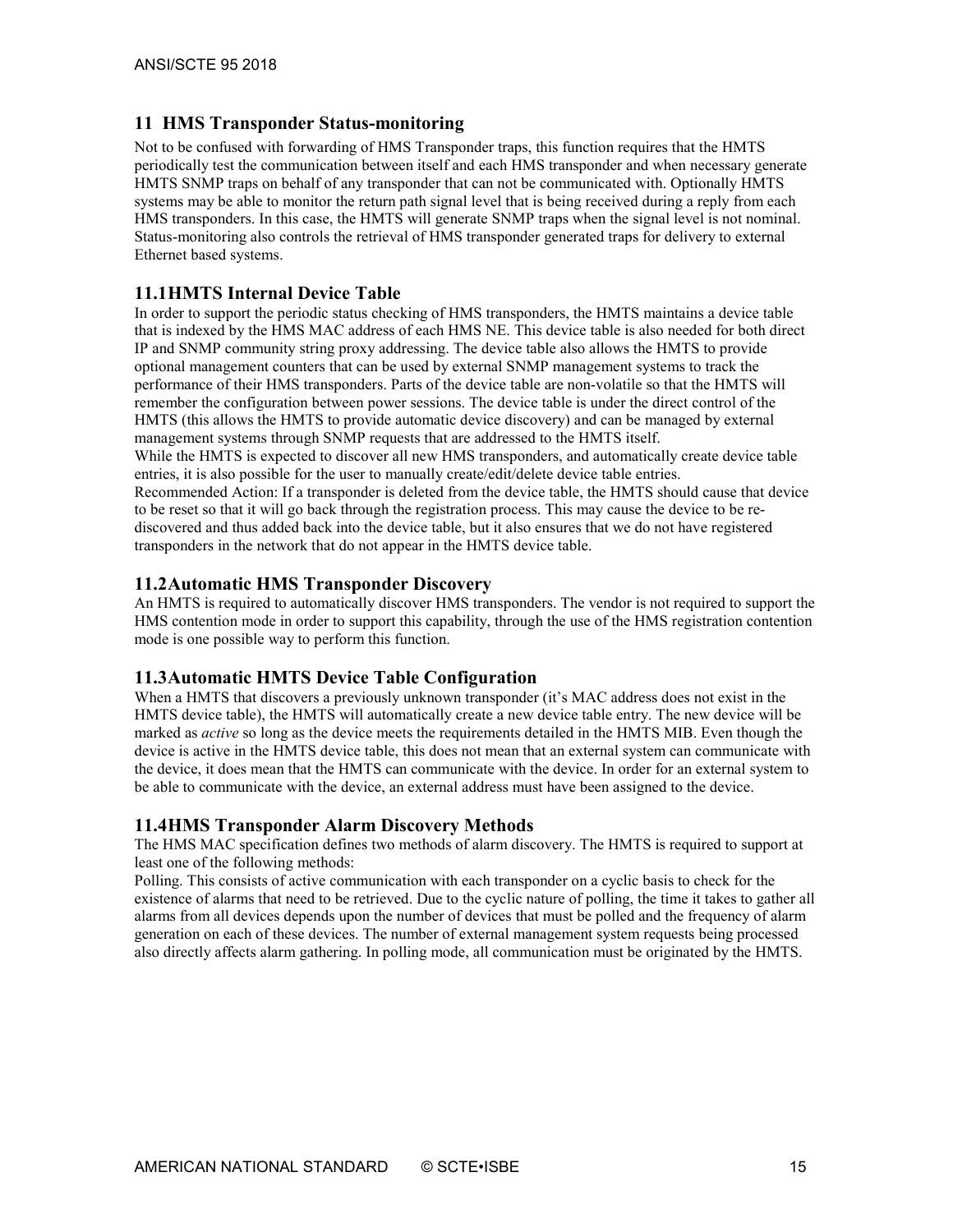Contention Mode. Contention mode changes the master/slave relationship between the HMTS and the HMS transponders. Rather than cyclic polling of each device, the HMTS commands a group (through the use of MAC broadcast or multicast addresses) of HMS transponders to enter contention mode for some period of time. During this time period, the HMTS becomes the slave looking for talk requests from any of the transponders in contention mode. In this mode, return path collisions will occur; as it is possible that more than one transponder will have an alarm to be reported. The HMS MAC specifies how the HMTS and HMS transponders will handle this condition. During contention mode, any transponder placed into that mode with an alarm to report will issue a request to the HMTS asking that the alarm be retrieved. The user is presented with various options on how to handle the interaction between the HMTS and HMS transponder in the handling of these requests to retrieve alarms. Like polling, contention mode is interrupted by external management requests. But unlike polling, contention mode does not have to talk to those transponders that do not have alarms to report. But contention mode does suffer when the number of devices placed into contention mode (with alarms) causes a high probability of return path collisions. The HMTS provides methods to control not only the parameters that control how HMS transponders operate in contention mode, but also how to group transponders that are placed into contention mode.

#### <span id="page-15-0"></span>**11.5HMS Transponder Status-monitoring Control**

The user can turn off the transponder status-monitoring functionality of the HMTS. This effectively disables unicast communication between the HMTS and all transponders. This does not disable the periodic time of day of channel description messages that the HMTS must normally broadcast to all transponders<sup>[9](#page-15-6)</sup>.

#### <span id="page-15-1"></span>**11.6Periodic NO-COMMS status checking of HMS transponders**

A secondary function of the HMTS is to provide periodic NO-COMMS status checking. If the HMTS is configured to gather alarms from transponders through active polling, this NO-COMMS condition will be discovered due to the cyclic communication with each device. If the HMTS is configured to gather alarms through the use of HMS contention mode, discovery of a NO-COMMS condition requires that the HMTS periodically communicate with each device (essentially a infrequent polling function) that it has not had recent communication with. The issue is that in contention mode, a device that does not generate alarms will not normally communicate with the HMTS. Thus the HMTS must periodically poll devices with no alarms to determine if their communication channel is still operational. The user is provided with control as to how frequently this NO-COMMS checking will occur.

# <span id="page-15-2"></span>**11.7HMTS Transponder Return Path Level Alarms**

An optional feature of the HMTS is the ability to monitor the return path signal level from each transponder. The user is able to set limits that will generate alarms when the level is too low or too high. This trap will identify the transponder that generated the alarm as well as the receiver port that the transponder is attached to.

# <span id="page-15-3"></span>**12 MIBs Supported by the HMTS**

# <span id="page-15-4"></span>**12.1 SCTE 83-3: SCTE-HMS-HMTS-MIB (HMS120)**

This MIB is known as the HMTS MIB. The HMTS requires that the standard MIBs listed below are also be supported.

#### <span id="page-15-5"></span>**12.2SCTE 84-1: SCTE-HMS-HE-COMMON-MIB (HMS111)**

The HMTS is a head end device and as such is expected to support the SCTE-HMS-HE-COMMON-MIB. This MIB pulls in support for analog properties, discrete properties, and the current alarm table from SCTE-HMS-PROPERTY-MIB (SCTE 38-1 or HMS026). In addition, the SCTE-HMS-HE-COMMON-MIB also requires support of the ENTITY-MIB (RFC 2737). This MIB also pulls in support for the ENTITY-MIB, SNMP-NOTIFICATION-MIB and the SNMPv2-MIB.

<span id="page-15-6"></span> <sup>9</sup> Disabling the broadcast of the HMS MAC channel definition PDU can cause some HMS transponders to go into a channel search pattern.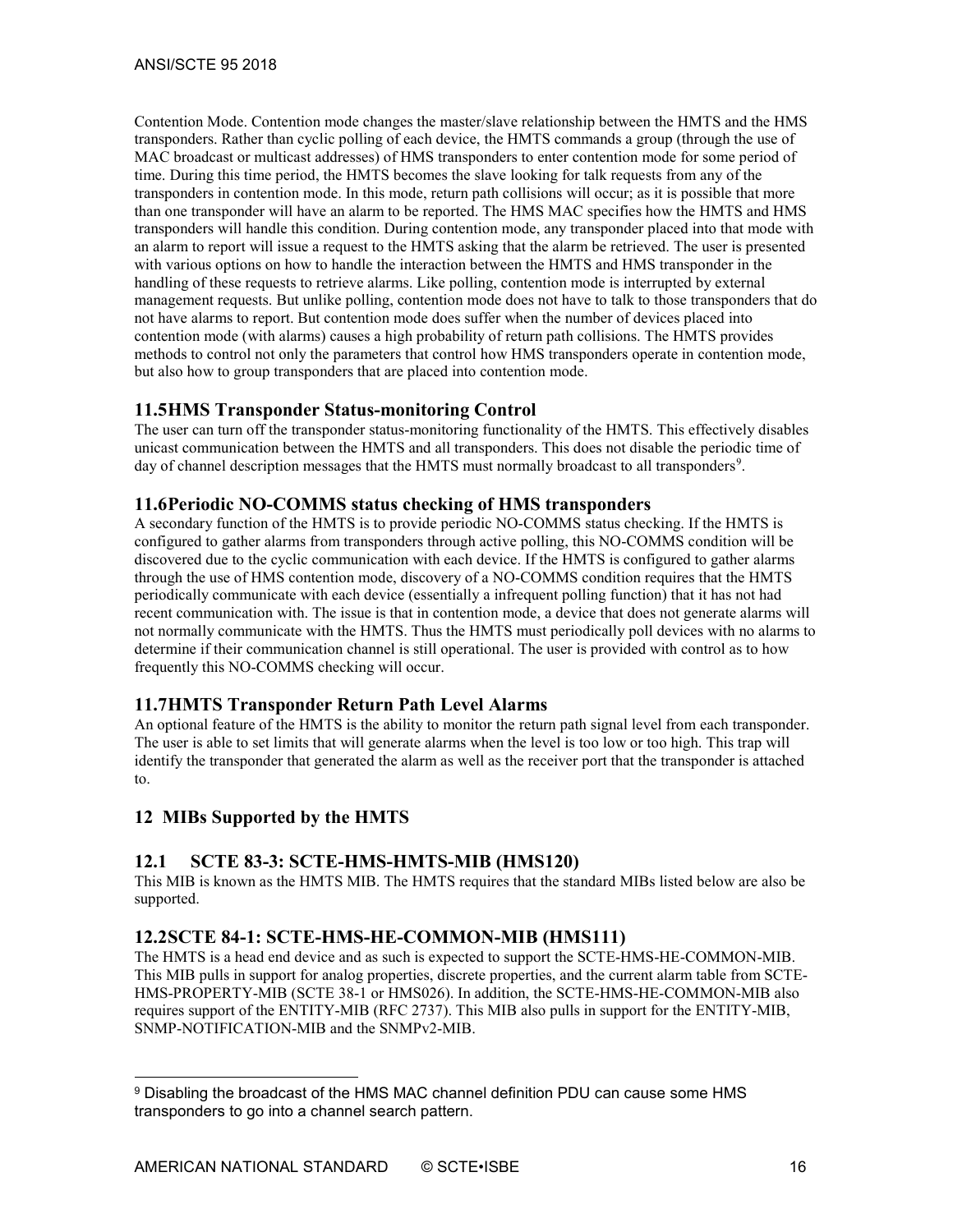#### <span id="page-16-0"></span>**12.3SCTE 38-1: SCTE-HMS-PROPERTY-MIB (HMS026)**

A HMTS is required to support the analogAlarmsGroup, discreteAlarmsGroup and currentAlarmsGroup groups of this MIB. These groups are used to support the configuration and generation of events within the HMTS.

#### <span id="page-16-1"></span>**12.4SCTE 38-11: SCTE-HMS-HEADENDIDENT-MIB (HMS114)**

<span id="page-16-2"></span>This MIB defines the branches of the HMS Headend Equipment MIBs.

#### **12.5SCTE 37: SCTE-HMS-ROOTS (HMS072)**

<span id="page-16-3"></span>This MIB defines the branches HMS Subcommittee defined MIBs.

#### **12.6SCTE 36: SCTE-ROOTS (HMS028)**

<span id="page-16-4"></span>This MIB defines the branches of the SCTE Subcommittees.

#### **12.7SNMPv2-MIB (RFC 3418)**

A HMTS is required to support the systemGroup group of the SNMPv2 MIB which provides identification of the HMTS as well as what MIBs are currently active on the HMTS. This MIB also defines coldStart and authenticationFailure notifications. Support of this MIB does not require the HMTS to be a SNMPv2 device. Support for this MIB calls in the following additional MIBs: SNMPv2-SMI (RFC 2578), SNMPv2-TC (RFC 2579), and SNMPv2-CONF (RFC 2580).

#### <span id="page-16-5"></span>**12.8ENTITY-MIB (RFC 2737)**

At this time, the HMTS will appear as a single entry in the ENTITY-MIB. The entityPhysicalGroup, entityPhysical2Group, entityGeneralGroup and entityNotificationsGroup shall be supported to be HMTS compliant. A future version of the MIB may support sub-definitions for the communication channels but that is not currently planned.

#### <span id="page-16-6"></span>**12.9SNMP-NOTIFICATION-MIB (RFC 2573)**

The standard method for external systems to request to receive traps/notifications is through the use of the SNMP-NOTIFICATION-MIB. The snmpNotifyGroup group of this MIB shall be supported to be HMTS compliant.

#### <span id="page-16-7"></span>**12.10 SNMP-TARGET-MIB (RFC 2573)**

The HMTS provides the ability forward traps/notifications to external systems through the use of the SNMP-NOTIFY-MIB, which requires that the HMTS also support the snmpTargetBasicGroup group of the SNMP-TARGET-MIB.

#### <span id="page-16-8"></span>**12.11 SNMP-USER-BASED-SM-MIB (RFC 2574, SNMPv3 only)**

RFC 2574 defines the User-based Security Model (USM), providing for both Authenticated and Private (encrypted) SNMP messages. This MIB only applies to SNMPv3.

# <span id="page-16-9"></span>**12.12 SNMP-VIEW-BASED-ACM-MIB (RFC 2575, SNMPv3 only)**

RFC 2575 defines the View-based Access Control Model (VACM), providing the ability to limit access to different MIB objects on a per-user basis. This MIB only applies to SNMPv3.